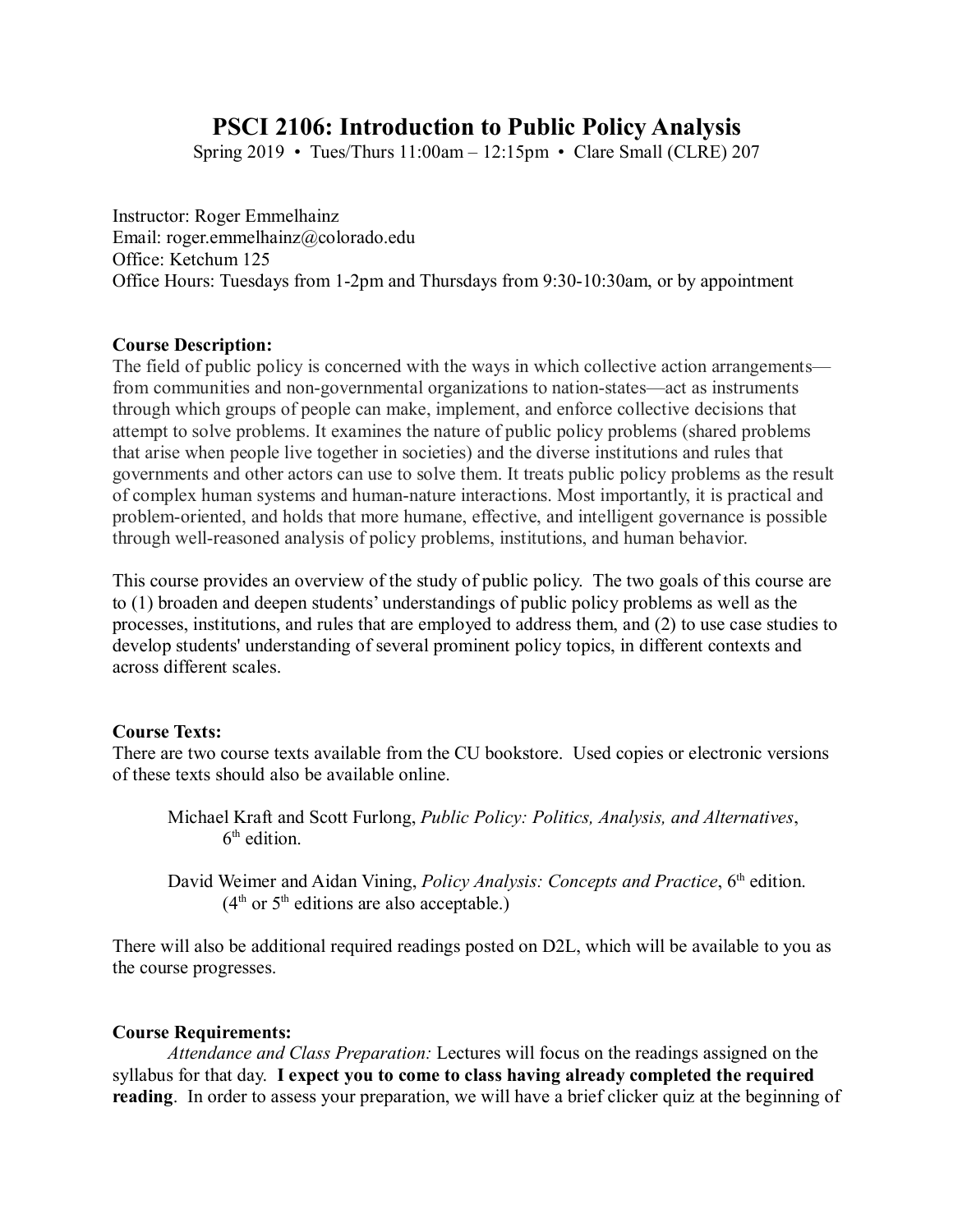each class. You will receive 3 points for clicking in (the attendance component), and an additional point for getting the answer correct (the preparation component). Your final clicker grade will be curved as a proportion of the highest grade in the class. **Late arrivals will not have the opportunity to make up a missed clicker quiz.**

*Term Paper:* Students will be assigned to write one analytical essay (8 to 10 pages) on a specific policy proposal of their choosing. Topics must be approved by the instructor; you should submit your topic by email before 5pm on Friday, March  $15<sup>th</sup>$  (failure to submit topic on time will result in a 1 letter grade penalty to the final paper grade). Your final paper will be due on D2L by 5pm on Friday, April  $26<sup>th</sup>$ . Further details on the paper assignment, as well as techniques for writing policy analysis, will be provided in class. Late assignments shall be accepted only at the discretion of the instructor, and with an appropriate penalty (minimum of 1 letter grade per day).

*Exams:* This course will have two midterms (February 14<sup>th</sup> and March 19<sup>th</sup>) as well as a final exam (May  $6<sup>th</sup>$ ). Format information for these exams will be made available to you later in the course. All students must take all exams during their scheduled time slots, except as covered under university accommodations policies.

*Breakdown of final grade components:*

Clicker Points (attendance and preparation): 15% First Exam: 20% Second Exam: 20% Term Paper: 25%. Final Exam: 20%

### **Important Dates:**

Friday, January  $25<sup>th</sup>$ : notify me of any accommodations (disability, religious, athletic, etc.), on or before this date. Thursday, February  $14<sup>th</sup>$ : first exam (in class) 5pm Friday, March  $15<sup>th</sup>$ : submit paper topic (by email) Tuesday, March  $19^{th}$ : second exam (in class) 5pm Friday, April  $26<sup>th</sup>$ : submit final paper (on D2L Dropbox)  $4:30-7$ pm Monday, May  $6<sup>th</sup>$ : final exam

#### **Readings and Lecture Schedule**

*This schedule is provisional, and may be updated at any time throughout the course. The most current version of the schedule will always be available on the course D2L site. Primary course texts are abbreviated as:* "KF" *(Kraft and Furlong) and* "WV" *(Weimer and Vining). Contemporary topical readings for the case studies will be assigned as the semester progresses.*

Unit 1: What Is Public Policy Analysis?

Tuesday 1/15: Introduction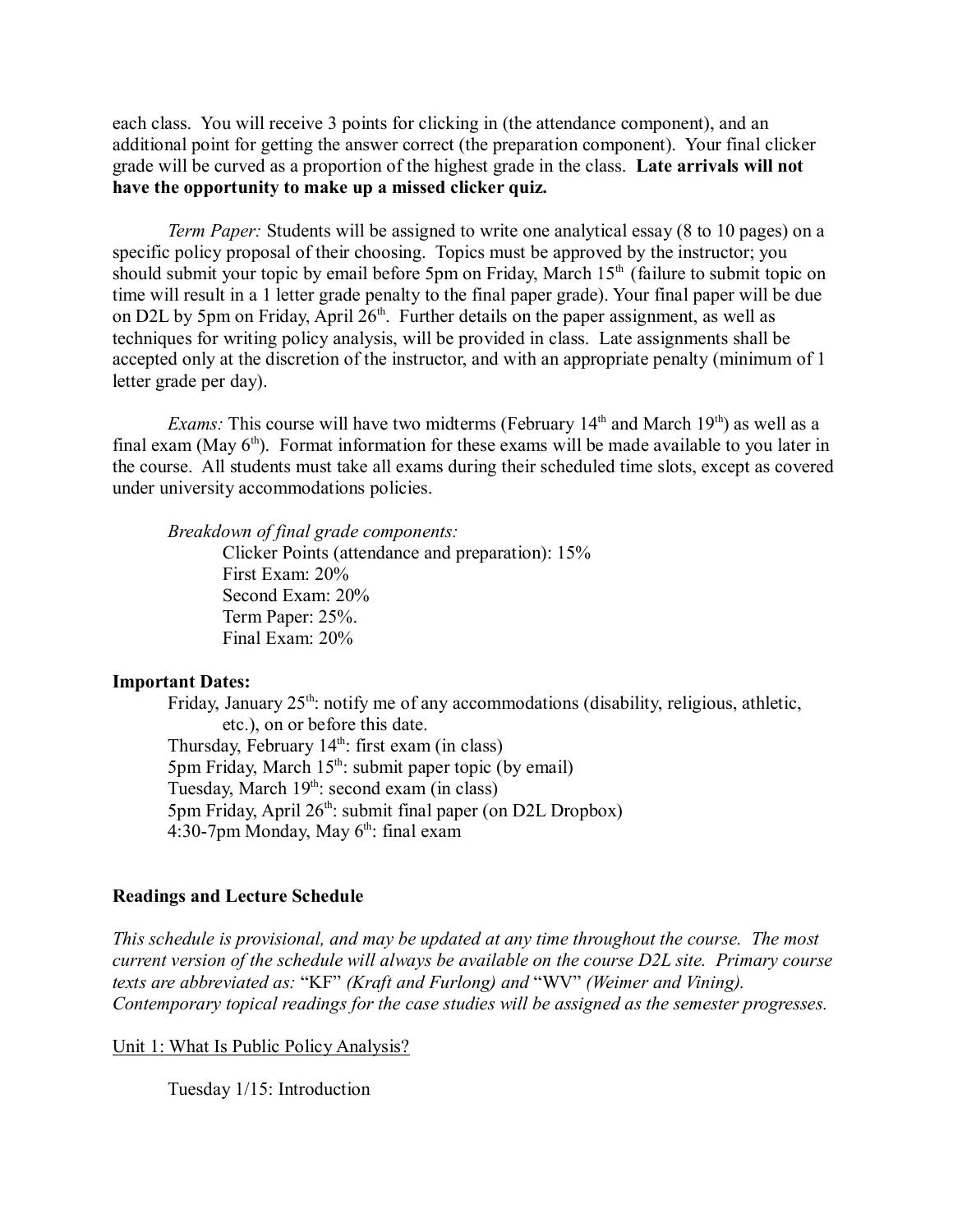Thursday 1/17: What Is Policy Analysis? Readings: *KF* chapter 1; *WV* chapters 2 and 3

Tuesday 1/22: Policy Actors Readings: *KF* chapter 2

Thursday 1/24: Policy Instruments Readings: *KF* chapter 3

Tuesday 1/29: Policy Problems and the Policy Process Readings: *KF* chapter 5

Thursday 1/31: Methods for Policy Formation Readings: *KF* chapter 6; *WV* chapter 16

## Unit 2: Interpretive Approaches to Policy Analysis

Tuesday 2/5: Typology-based Approaches Readings: Lowi, "Four Systems of Policy, Politics, and Choice" (D2L) Optional: Ingram et al, "Social Construction and Policy Design" (D2L)

Thursday 2/7: The Political Economy Approach: Market Efficiency Reading: *WV* chapter 4

Tuesday 2/12: The Political Economy Approach: Market Failures Reading: *WV* chapter 5

*Thursday 2/14: FIRST EXAM*

Tuesday 2/19: The Political Economy Approach: Non-Market Considerations Readings: *WV* chapters 6 and 7

Thursday 2/21: The Political Economy Approach: Government Failures Readings: *WV* chapters 8 and 9

Tuesday 2/26: Rational, Quasi-rational, and Non-rational Approaches Readings: Ostrom et al, "Institutional Analysis and Development" (D2L) Graham et al, "Liberals and Conservatives Rely on Different Sets of Moral Foundations" (D2L) Stone, from *The Policy Paradox* (D2L)

Thursday 2/28: Behavioral Approaches Readings TBD (D2L)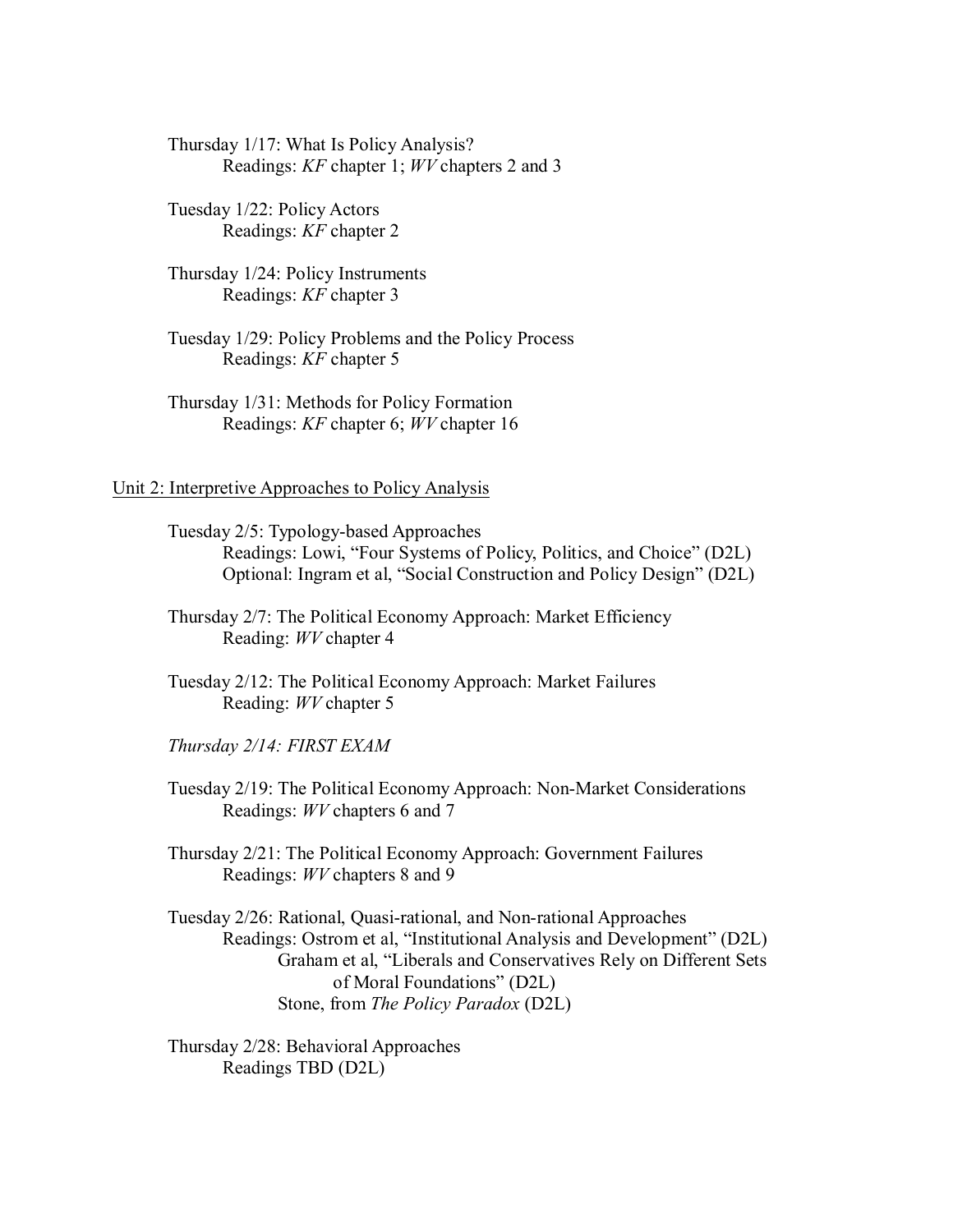## Unit 3: Case Studies in Public Policy

- Tuesday 3/5: Economic and Budgetary Policy I Reading: *KF* chapter 7
- Thursday 3/7: Economic and Budgetary Policy II Readings TBD (D2L)
- Tuesday 3/12: Health Care Policy I Reading: *KF* chapter 8
- Thursday 3/14: Health Care Policy II Readings TBD (D2L)
- *Tuesday 3/19: SECOND EXAM*
- Thursday 3/21: Welfare and Social Security I Reading: *KF* chapter 9
- *Week of 3/25: NO CLASS (Fall Break)*
- Tuesday 4/2: Welfare and Social Security II Readings TBD (D2L)
- Thursday 4/4: Education Policy I Reading: *KF* chapter 10
- Tuesday 4/9: Education Policy II Readings TBD (D2L)
- Thursday 4/11: Foreign Policy and National Security I Reading: *KF* chapter 12
- Tuesday 4/16: Foreign Policy and National Security II Readings TBD (D2L)
- *Thursday 4/18: CLASS CANCELLED (instructor out of town)*
- Tuesday 4/23: Environmental Policy Reading: *KF* chapter 11
- Thursday 4/25: Energy Policy Readings TBD (D2L)
- Tuesday 4/30: Natural Resource Governance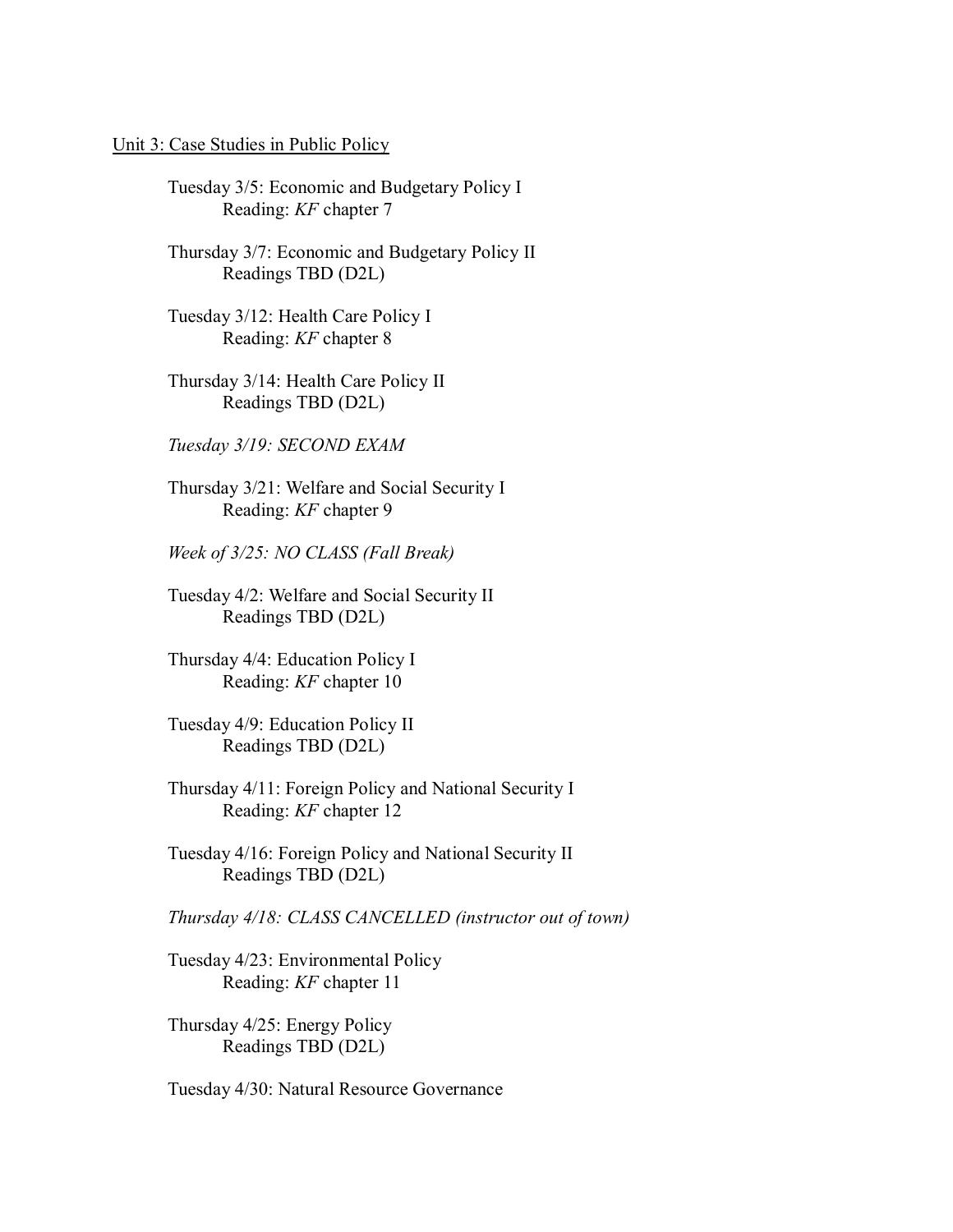Readings TBD (D2L)

Thursday 5/2: Exam Review

*Monday 5/6 (4:30-7pm): FINAL EXAM*

# **University and course-specific policies:**

*Accommodation for Disabilities:* If you qualify for accommodations because of a disability, please submit your accommodation letter from Disability Services to me in a timely manner **(i.e., within the first two weeks of the semester)** so that your needs can be addressed. Disability Services determines accommodations based on documented disabilities in the academic environment. Information on requesting accommodations is located on the Disability Services website: http://www.colorado.edu/disabilityservices/students. Contact Disability Services at 303-492-8671 or dsinfo@colorado.edu for further assistance. If you have a temporary medical condition or injury, see Temporary Medical Conditions under the Students tab on the Disability Services website:

http://www.colorado.edu/disabilityservices/students/temporary-medical-conditions.

*Classroom Behavior:* Students and faculty each have responsibility for maintaining an appropriate learning environment. Those who fail to adhere to such behavioral standards may be subject to discipline. Professional courtesy and sensitivity are especially important with respect to individuals and topics dealing with race, color, national origin, sex, pregnancy, age, disability, creed, religion, sexual orientation, gender identity, gender expression, veteran status, political affiliation or political philosophy. Class rosters are provided to the instructor with the student's legal name. I will gladly honor your request to address you by an alternate name or gender pronoun. Please advise me of this preference early in the semester so that I may make appropriate changes to my records. For more information, see the policies on classroom behavior (http://www.colorado.edu/policies/student-classroom-and-course-related-behavior) and the Student Code of Conduct (http://www.colorado.edu/osccr/).

*Honor Code:* All students enrolled in a University of Colorado Boulder course are responsible for knowing and adhering to the Honor Code. Violations of the policy may include: plagiarism, cheating, fabrication, lying, bribery, threat, unauthorized access to academic materials, clicker fraud, submitting the same or similar work in more than one course without permission from all course instructors involved, and aiding academic dishonesty. All incidents of academic misconduct will be reported to the Honor Code (honor@colorado.edu); 303-492- 5550). Students who are found responsible for violating the academic integrity policy will be subject to nonacademic sanctions from the Honor Code as well as academic sanctions from the faculty member. Additional information regarding the Honor Code academic integrity policy can be found at the Honor Code Office website: https://www.colorado.edu/osccr/honor-code.

*Sexual Misconduct, Discrimination, Harassment and/or Related Retaliation:* The University of Colorado Boulder (CU Boulder) is committed to fostering a positive and welcoming learning, working, and living environment. CU Boulder will not tolerate acts of sexual misconduct (including sexual assault, exploitation, harassment, dating or domestic violence, and stalking), discrimination, and harassment by members of our community.